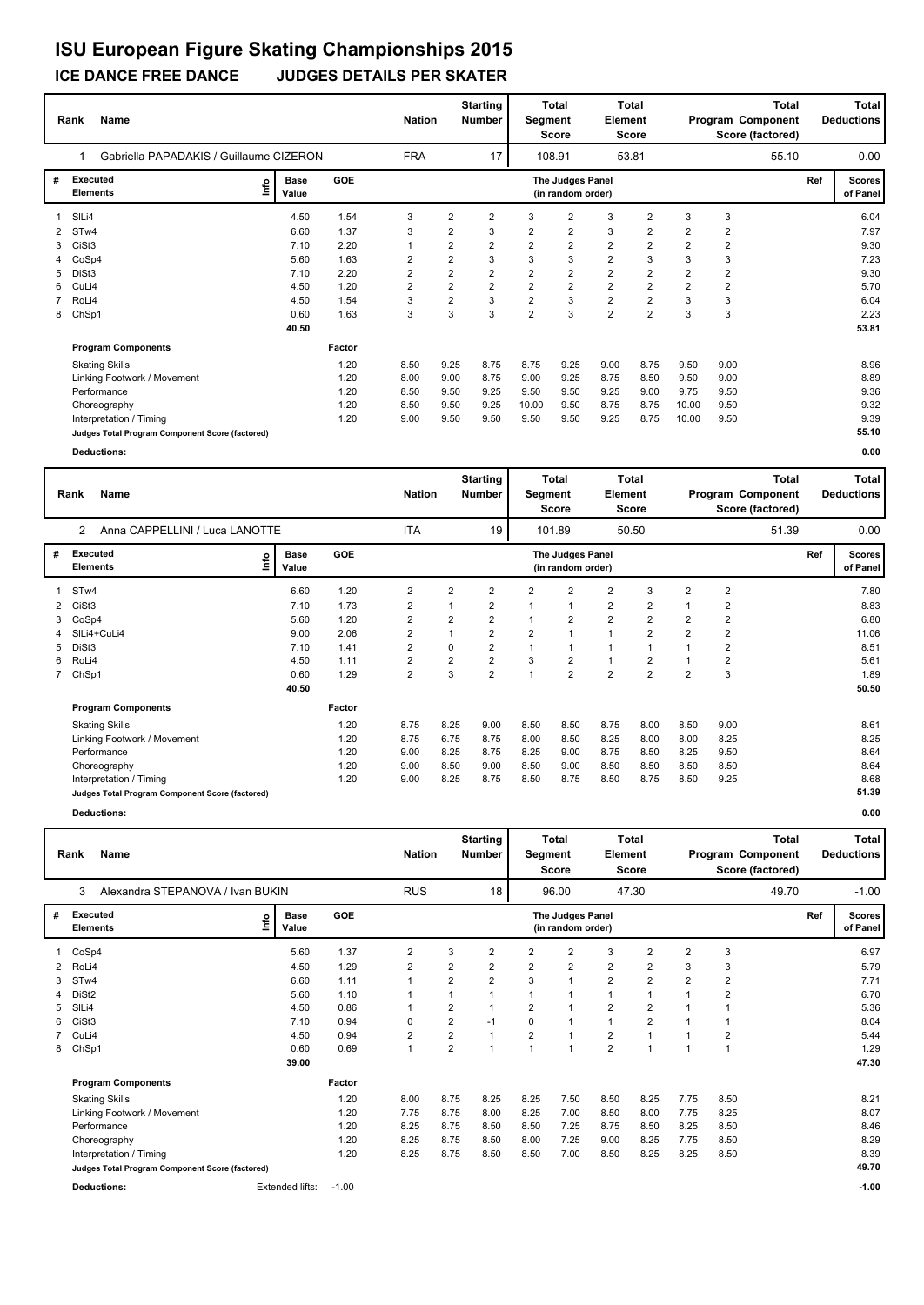### **ICE DANCE FREE DANCE JUDGES DETAILS PER SKATER**

|   | Rank<br><b>Name</b>                             |                              |         | <b>Nation</b>  |                         | <b>Starting</b><br><b>Number</b> | Segment        | <b>Total</b><br><b>Score</b>          | <b>Element</b> | <b>Total</b><br><b>Score</b> |                | Program Component<br>Score (factored) | <b>Total</b> |     | Total<br><b>Deductions</b> |
|---|-------------------------------------------------|------------------------------|---------|----------------|-------------------------|----------------------------------|----------------|---------------------------------------|----------------|------------------------------|----------------|---------------------------------------|--------------|-----|----------------------------|
|   | Sara HURTADO / Adria DIAZ<br>4                  |                              |         | <b>ESP</b>     |                         | 12                               |                | 93.22                                 |                | 48.95                        |                |                                       | 45.27        |     | $-1.00$                    |
| # | Executed<br><b>Elements</b>                     | <b>Base</b><br>١nfo<br>Value | GOE     |                |                         |                                  |                | The Judges Panel<br>(in random order) |                |                              |                |                                       |              | Ref | <b>Scores</b><br>of Panel  |
|   | RoLi4                                           | 4.50                         | 0.86    | 2              |                         | 2                                | 2              |                                       | $\overline{2}$ |                              | 1              |                                       |              |     | 5.36                       |
| 2 | CiSt <sub>3</sub>                               | 7.10                         | 1.10    | 1              |                         |                                  | 1              | -1                                    | $\overline{2}$ |                              |                |                                       |              |     | 8.20                       |
| 3 | SIL <sub>i4</sub>                               | 4.50                         | 1.11    | $\overline{2}$ | 0                       | 2                                | 2              | -1                                    | $\overline{2}$ | $\overline{2}$               | $\overline{2}$ | $\overline{2}$                        |              |     | 5.61                       |
|   | ST <sub>w</sub> 4                               | 6.60                         | 1.03    | $\overline{2}$ |                         | $\overline{2}$                   | $\overline{2}$ | $\overline{2}$                        | $\overline{2}$ |                              | $\overline{2}$ |                                       |              |     | 7.63                       |
| 5 | MiSt3                                           | 7.10                         | 1.26    | 1              | 0                       |                                  | $\overline{2}$ | $\mathbf{1}$                          | $\overline{2}$ |                              |                |                                       |              |     | 8.36                       |
| 6 | Sp4                                             | 5.60                         | 1.29    | $\overline{2}$ | $\overline{\mathbf{c}}$ | 3                                | $\overline{2}$ | 3                                     | $\overline{2}$ | $\overline{2}$               |                | $\overline{c}$                        |              |     | 6.89                       |
|   | CuLi4                                           | 4.50                         | 1.03    | 2              |                         |                                  | $\overline{2}$ | $\overline{2}$                        | $\overline{2}$ | 1                            | $\overline{2}$ | $\overline{2}$                        |              |     | 5.53                       |
| 8 | ChSp1                                           | 0.60                         | 0.77    | $\mathbf{1}$   |                         | 1                                |                | $\overline{1}$                        | $\overline{2}$ | $\overline{2}$               | $\overline{2}$ |                                       |              |     | 1.37                       |
|   |                                                 | 40.50                        |         |                |                         |                                  |                |                                       |                |                              |                |                                       |              |     | 48.95                      |
|   | <b>Program Components</b>                       |                              | Factor  |                |                         |                                  |                |                                       |                |                              |                |                                       |              |     |                            |
|   | <b>Skating Skills</b>                           |                              | 1.20    | 7.50           | 6.75                    | 7.50                             | 7.75           | 7.50                                  | 7.75           | 7.75                         | 7.25           | 7.00                                  |              |     | 7.46                       |
|   | Linking Footwork / Movement                     |                              | 1.20    | 7.00           | 6.50                    | 7.25                             | 7.50           | 7.25                                  | 7.75           | 7.50                         | 7.25           | 6.00                                  |              |     | 7.18                       |
|   | Performance                                     |                              | 1.20    | 7.75           | 7.00                    | 7.75                             | 8.00           | 7.50                                  | 8.50           | 8.50                         | 7.75           | 7.25                                  |              |     | 7.79                       |
|   | Choreography                                    |                              | 1.20    | 7.25           | 6.75                    | 7.25                             | 8.00           | 7.50                                  | 8.50           | 8.50                         | 7.50           | 7.25                                  |              |     | 7.61                       |
|   | Interpretation / Timing                         |                              | 1.20    | 7.50           | 6.75                    | 7.50                             | 8.00           | 7.75                                  | 8.25           | 8.25                         | 7.25           | 7.50                                  |              |     | 7.68                       |
|   | Judges Total Program Component Score (factored) |                              |         |                |                         |                                  |                |                                       |                |                              |                |                                       |              |     | 45.27                      |
|   | <b>Deductions:</b>                              | Extended lifts:              | $-1.00$ |                |                         |                                  |                |                                       |                |                              |                |                                       |              |     | $-1.00$                    |

|   | <b>Name</b><br>Rank                             |                            |        | <b>Nation</b>           |                | <b>Starting</b><br><b>Number</b> | Segment        | Total<br>Score                        | Element        | <b>Total</b><br>Score |                |                | <b>Total</b><br>Program Component<br>Score (factored) |     | <b>Total</b><br><b>Deductions</b> |
|---|-------------------------------------------------|----------------------------|--------|-------------------------|----------------|----------------------------------|----------------|---------------------------------------|----------------|-----------------------|----------------|----------------|-------------------------------------------------------|-----|-----------------------------------|
|   | Charlene GUIGNARD / Marco FABBRI<br>5           |                            |        | <b>ITA</b>              |                | 13                               |                | 92.51                                 |                | 46.47                 |                |                | 46.04                                                 |     | 0.00                              |
| # | <b>Executed</b><br><b>Elements</b>              | <b>Base</b><br>۴ů<br>Value | GOE    |                         |                |                                  |                | The Judges Panel<br>(in random order) |                |                       |                |                |                                                       | Ref | <b>Scores</b><br>of Panel         |
|   | CuLi4                                           | 4.50                       | 1.11   | $\overline{\mathbf{c}}$ |                | $\overline{2}$                   | 3              | 2                                     | $\overline{2}$ | 2                     | $\overline{2}$ |                |                                                       |     | 5.61                              |
| 2 | STw4                                            | 6.60                       | 0.77   | $\overline{2}$          |                | 1                                |                |                                       | $\overline{2}$ | 1                     | $\overline{2}$ |                |                                                       |     | 7.37                              |
| 3 | MiSt <sub>2</sub>                               | 5.60                       | 1.41   |                         | $\overline{2}$ |                                  | $\overline{2}$ |                                       | $\overline{2}$ |                       |                |                |                                                       |     | 7.01                              |
|   | CoSp4                                           | 5.60                       | 0.51   |                         |                |                                  |                |                                       |                |                       | 0              | 0              |                                                       |     | 6.11                              |
| 5 | CiSt <sub>3</sub>                               | 7.10                       | 1.10   |                         |                |                                  |                |                                       |                |                       |                | O              |                                                       |     | 8.20                              |
| 6 | SILi4                                           | 4.50                       | 0.94   |                         | $\overline{2}$ | $\overline{2}$                   | 3              |                                       | $\overline{2}$ | $\overline{2}$        |                |                |                                                       |     | 5.44                              |
|   | ChSp1                                           | 0.60                       | 0.60   | 0                       |                | 1                                |                |                                       |                |                       |                |                |                                                       |     | 1.20                              |
|   | 8 RoLi4                                         | 4.50                       | 1.03   | $\mathbf{1}$            | $\overline{2}$ | 2                                | $\overline{2}$ |                                       | 3              | $\overline{2}$        |                | $\overline{2}$ |                                                       |     | 5.53                              |
|   |                                                 | 39.00                      |        |                         |                |                                  |                |                                       |                |                       |                |                |                                                       |     | 46.47                             |
|   | <b>Program Components</b>                       |                            | Factor |                         |                |                                  |                |                                       |                |                       |                |                |                                                       |     |                                   |
|   | <b>Skating Skills</b>                           |                            | 1.20   | 7.50                    | 7.75           | 7.75                             | 6.75           | 7.75                                  | 7.75           | 7.75                  | 7.25           | 7.00           |                                                       |     | 7.54                              |
|   | Linking Footwork / Movement                     |                            | 1.20   | 6.75                    | 7.50           | 7.50                             | 7.00           | 8.00                                  | 7.75           | 7.75                  | 6.75           | 6.75           |                                                       |     | 7.29                              |
|   | Performance                                     |                            | 1.20   | 8.00                    | 8.00           | 8.00                             | 7.50           | 8.25                                  | 8.25           | 8.00                  | 7.25           | 7.25           |                                                       |     | 7.86                              |
|   | Choreography                                    |                            | 1.20   | 7.50                    | 8.00           | 8.25                             | 8.00           | 8.00                                  | 7.75           | 8.25                  | 7.50           | 7.50           |                                                       |     | 7.86                              |
|   | Interpretation / Timing                         |                            | 1.20   | 7.50                    | 8.25           | 8.00                             | 8.00           | 8.00                                  | 8.00           | 8.00                  | 7.25           | 7.25           |                                                       |     | 7.82                              |
|   | Judges Total Program Component Score (factored) |                            |        |                         |                |                                  |                |                                       |                |                       |                |                |                                                       |     | 46.04                             |
|   |                                                 |                            |        |                         |                |                                  |                |                                       |                |                       |                |                |                                                       |     |                                   |

**Deductions: 0.00**

|   | <b>Name</b><br>Rank                             |   | <b>Nation</b>        |            | <b>Starting</b><br>Number | Segment        | <b>Total</b><br><b>Score</b> | Element  | <b>Total</b><br>Score                 |                |                | <b>Total</b><br>Program Component<br>Score (factored) |                | Total<br><b>Deductions</b> |     |                           |
|---|-------------------------------------------------|---|----------------------|------------|---------------------------|----------------|------------------------------|----------|---------------------------------------|----------------|----------------|-------------------------------------------------------|----------------|----------------------------|-----|---------------------------|
|   | Ksenia MONKO / Kirill KHALIAVIN<br>6            |   |                      |            | <b>RUS</b>                |                | 6                            |          | 90.95                                 |                | 44.48          |                                                       |                | 46.47                      |     | 0.00                      |
| # | Executed<br><b>Elements</b>                     | e | <b>Base</b><br>Value | <b>GOE</b> |                           |                |                              |          | The Judges Panel<br>(in random order) |                |                |                                                       |                |                            | Ref | <b>Scores</b><br>of Panel |
| 1 | CiSt <sub>2</sub>                               |   | 5.60                 | 1.73       | $\overline{2}$            | $\overline{2}$ | 1                            |          | $\overline{2}$                        | 1              | $\overline{2}$ |                                                       | $\overline{2}$ |                            |     | 7.33                      |
| 2 | STw4                                            |   | 6.60                 | 0.51       | 1                         | $\mathbf 1$    | 1                            | $\Omega$ | 0                                     | $\mathbf 1$    |                |                                                       |                |                            |     | 7.11                      |
| 3 | CuLi4+RoLi4                                     |   | 9.00                 | 1.89       |                           | $\overline{2}$ | 1                            |          | $\overline{1}$                        | $\overline{2}$ | $\overline{2}$ | $\overline{2}$                                        | $\overline{2}$ |                            |     | 10.89                     |
| 4 | CoSp4                                           |   | 5.60                 | 0.60       |                           | $\mathbf{1}$   | $\overline{2}$               |          | $\overline{1}$                        | $\mathbf{1}$   |                |                                                       | 0              |                            |     | 6.20                      |
| 5 | SILi4                                           |   | 4.50                 | 0.77       | $\overline{2}$            |                | 1                            |          | 1                                     | $\overline{2}$ | $\overline{2}$ |                                                       |                |                            |     | 5.27                      |
| 6 | ChSp1                                           |   | 0.60                 | 0.69       |                           | 2              | 0                            |          | 1                                     | $\overline{2}$ |                |                                                       | $\mathbf 1$    |                            |     | 1.29                      |
|   | 7 DiSt2                                         |   | 5.60                 | 0.79       | 1                         | $\overline{1}$ | $\Omega$                     | $\Omega$ | $\overline{2}$                        | $\overline{1}$ |                |                                                       | 0              |                            |     | 6.39                      |
|   |                                                 |   | 37.50                |            |                           |                |                              |          |                                       |                |                |                                                       |                |                            |     | 44.48                     |
|   | <b>Program Components</b>                       |   |                      | Factor     |                           |                |                              |          |                                       |                |                |                                                       |                |                            |     |                           |
|   | <b>Skating Skills</b>                           |   |                      | 1.20       | 7.50                      | 7.75           | 7.50                         | 7.00     | 8.00                                  | 8.00           | 8.50           | 7.75                                                  | 8.00           |                            |     | 7.79                      |
|   | Linking Footwork / Movement                     |   |                      | 1.20       | 7.25                      | 7.75           | 7.00                         | 6.75     | 7.00                                  | 8.00           | 8.25           | 7.50                                                  | 7.50           |                            |     | 7.43                      |
|   | Performance                                     |   |                      | 1.20       | 7.50                      | 8.00           | 7.50                         | 6.50     | 8.00                                  | 8.25           | 8.25           | 8.00                                                  | 8.00           |                            |     | 7.89                      |
|   | Choreography                                    |   |                      | 1.20       | 7.50                      | 7.75           | 7.75                         | 6.50     | 7.25                                  | 8.25           | 8.50           | 7.75                                                  | 8.25           |                            |     | 7.79                      |
|   | Interpretation / Timing                         |   |                      | 1.20       | 7.50                      | 8.00           | 7.50                         | 6.75     | 7.75                                  | 8.00           | 8.50           | 7.75                                                  | 8.25           |                            |     | 7.82                      |
|   | Judges Total Program Component Score (factored) |   |                      |            |                           |                |                              |          |                                       |                |                |                                                       |                |                            |     | 46.47                     |
|   | Deductions:                                     |   |                      |            |                           |                |                              |          |                                       |                |                |                                                       |                |                            |     | 0.00                      |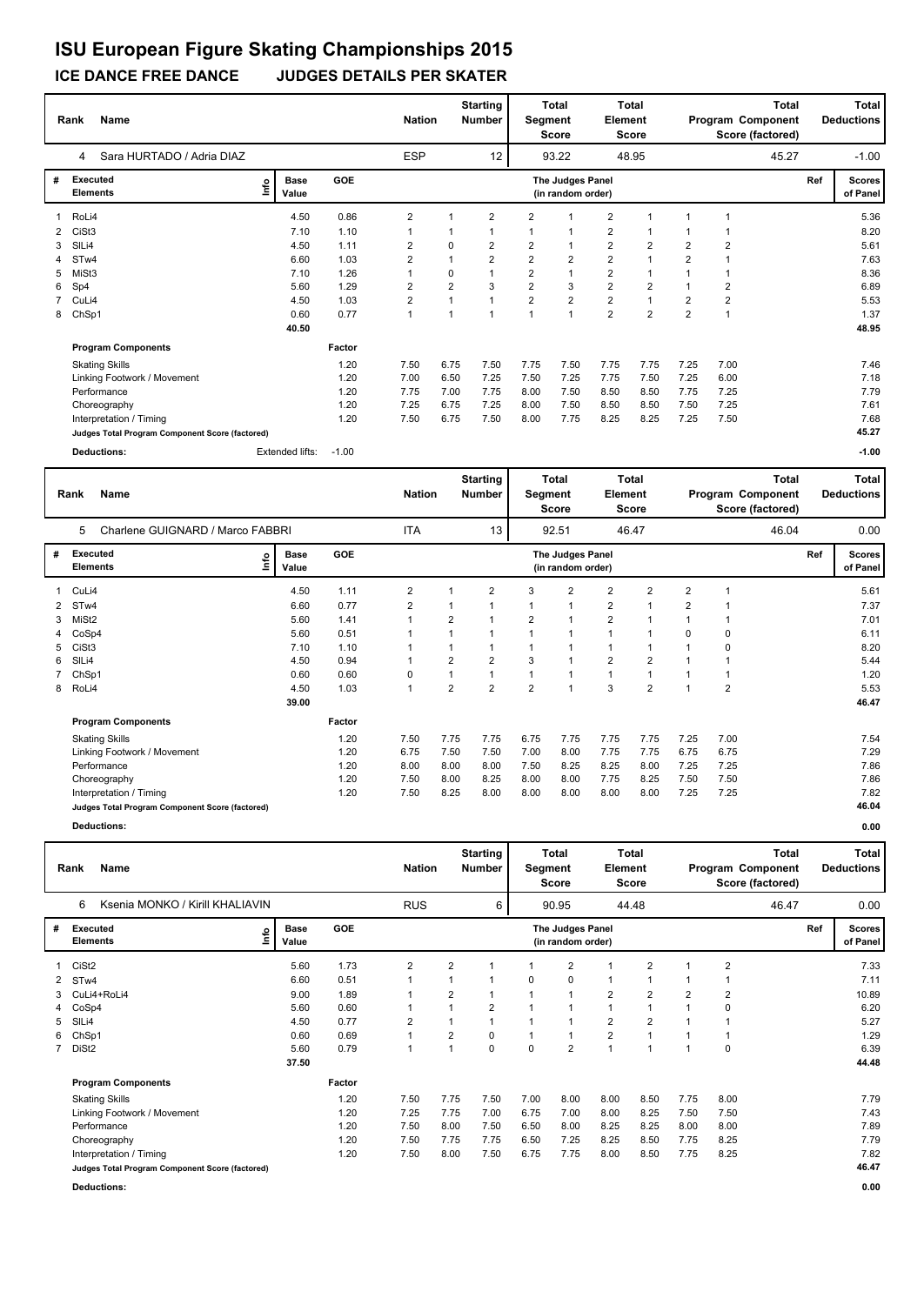### **ICE DANCE FREE DANCE JUDGES DETAILS PER SKATER**

|   | Name<br>Rank                                    | <b>Nation</b>                |        | <b>Starting</b><br><b>Number</b> |      | <b>Total</b><br>Segment<br><b>Score</b> | Element        | <b>Total</b><br><b>Score</b>          |                |                | <b>Total</b><br>Program Component<br>Score (factored) |                | Total<br><b>Deductions</b> |     |                           |
|---|-------------------------------------------------|------------------------------|--------|----------------------------------|------|-----------------------------------------|----------------|---------------------------------------|----------------|----------------|-------------------------------------------------------|----------------|----------------------------|-----|---------------------------|
|   | Nelli ZHIGANSHINA / Alexander GAZSI<br>7        |                              |        | <b>GER</b>                       |      | 15                                      |                | 90.59                                 |                | 45.72          |                                                       |                | 44.87                      |     | 0.00                      |
| # | <b>Executed</b><br><b>Elements</b>              | <b>Base</b><br>١nf٥<br>Value | GOE    |                                  |      |                                         |                | The Judges Panel<br>(in random order) |                |                |                                                       |                |                            | Ref | <b>Scores</b><br>of Panel |
|   | ST <sub>w</sub> 4                               | 6.60                         | 0.26   | 0                                | 0    | 1                                       | 0              | $\mathbf 0$                           | 1              | $-1$           | 1                                                     |                |                            |     | 6.86                      |
| 2 | DiSt3                                           | 7.10                         | 0.94   | 1                                | 0    |                                         |                | -1                                    | 1              |                | $\Omega$                                              |                |                            |     | 8.04                      |
| 3 | Sp4                                             | 5.60                         | 0.77   |                                  |      | $\overline{2}$                          |                | $\overline{2}$                        |                |                | $\overline{2}$                                        | 0              |                            |     | 6.37                      |
| 4 | CiSt <sub>3</sub>                               | 7.10                         | 0.63   | 1                                | 0    |                                         |                | $\overline{1}$                        | $\mathbf{1}$   | $\mathbf 0$    | 0                                                     | 0              |                            |     | 7.73                      |
| 5 | CuLi4                                           | 4.50                         | 0.69   | 0                                |      | $\overline{2}$                          |                |                                       | $\overline{2}$ |                | 0                                                     | $\overline{2}$ |                            |     | 5.19                      |
| 6 | SIL <sub>i4</sub>                               | 4.50                         | 1.03   | $\overline{2}$                   |      | $\overline{2}$                          | $\overline{2}$ | $\overline{1}$                        | $\overline{2}$ | $\overline{2}$ | $\overline{2}$                                        |                |                            |     | 5.53                      |
|   | RoLi4                                           | 4.50                         | 0.60   | 1                                | 0    | $\overline{2}$                          | 1              | $\overline{2}$                        | $\mathbf{1}$   | $\mathbf 0$    | 1                                                     |                |                            |     | 5.10                      |
| 8 | ChLi1                                           | 0.30                         | 0.60   | 0                                | 0    | 1                                       | 1              | $\overline{2}$                        | $\overline{2}$ | $\overline{1}$ | $\Omega$                                              | 3              |                            |     | 0.90                      |
|   |                                                 | 40.20                        |        |                                  |      |                                         |                |                                       |                |                |                                                       |                |                            |     | 45.72                     |
|   | <b>Program Components</b>                       |                              | Factor |                                  |      |                                         |                |                                       |                |                |                                                       |                |                            |     |                           |
|   | <b>Skating Skills</b>                           |                              | 1.20   | 7.50                             | 7.25 | 7.75                                    | 7.50           | 8.00                                  | 7.50           | 7.25           | 7.00                                                  | 6.75           |                            |     | 7.39                      |
|   | Linking Footwork / Movement                     |                              | 1.20   | 7.50                             | 6.25 | 7.75                                    | 7.75           | 8.00                                  | 7.25           | 7.00           | 6.75                                                  | 6.75           |                            |     | 7.25                      |
|   | Performance                                     |                              | 1.20   | 7.00                             | 7.00 | 8.25                                    | 8.00           | 8.25                                  | 7.75           | 7.50           | 7.25                                                  | 7.25           |                            |     | 7.57                      |
|   | Choreography                                    |                              | 1.20   | 7.00                             | 7.25 | 8.00                                    | 8.25           | 8.25                                  | 7.50           | 7.50           | 7.00                                                  | 8.00           |                            |     | 7.64                      |
|   | Interpretation / Timing                         |                              | 1.20   | 7.00                             | 7.25 | 8.00                                    | 8.25           | 8.25                                  | 7.50           | 7.25           | 7.00                                                  | 7.50           |                            |     | 7.54                      |
|   | Judges Total Program Component Score (factored) |                              |        |                                  |      |                                         |                |                                       |                |                |                                                       |                |                            |     | 44.87                     |
|   | <b>Deductions:</b>                              |                              |        |                                  |      |                                         |                |                                       |                |                |                                                       |                |                            |     | 0.00                      |

|   | Name<br>Rank                                    |             | <b>Nation</b>        |            | <b>Starting</b><br>Number | Segment        | Total<br><b>Score</b>   | Element | Total<br>Score                        |                          |                | Total<br>Program Component<br>Score (factored) |                | <b>Total</b><br><b>Deductions</b> |     |                           |
|---|-------------------------------------------------|-------------|----------------------|------------|---------------------------|----------------|-------------------------|---------|---------------------------------------|--------------------------|----------------|------------------------------------------------|----------------|-----------------------------------|-----|---------------------------|
|   | 8<br>Elena ILINYKH / Ruslan ZHIGANSHIN          |             |                      |            | <b>RUS</b>                |                | 16                      |         | 89.89                                 |                          | 41.90          |                                                |                | 47.99                             |     | 0.00                      |
| # | Executed<br><b>Elements</b>                     | <u>info</u> | <b>Base</b><br>Value | <b>GOE</b> |                           |                |                         |         | The Judges Panel<br>(in random order) |                          |                |                                                |                |                                   | Ref | <b>Scores</b><br>of Panel |
|   | RoLi4                                           |             | 4.50                 | 1.46       | 2                         | $\overline{2}$ | 3                       | 3       | 2                                     | $\overline{c}$           | 2              | 3                                              | 3              |                                   |     | 5.96                      |
| 2 | CiSt <sub>3</sub>                               |             | 7.10                 | 1.89       | $\overline{c}$            | $\overline{2}$ | $\overline{\mathbf{c}}$ | 1       | 2                                     | $\overline{2}$           |                | 2                                              |                |                                   |     | 8.99                      |
| 3 | ST <sub>w</sub> 4                               |             | 6.60                 | 0.27       | $-1$                      | 1              | 1                       | $-1$    | $\Omega$                              | $\mathbf{1}$             |                | $\overline{\mathbf{c}}$                        | $\Omega$       |                                   |     | 6.87                      |
| 4 | Li                                              |             | 0.00                 | 0.00       |                           |                |                         |         |                                       | $\overline{\phantom{a}}$ |                |                                                |                |                                   |     | 0.00                      |
| 5 | DiSt3                                           |             | 7.10                 | 0.31       |                           | 1              | 1                       | 0       | 0                                     | 0                        | $-1$           | 0                                              | 0              |                                   |     | 7.41                      |
| 6 | Sp4                                             |             | 5.60                 | 0.60       | $\mathbf{1}$              | $\overline{2}$ | 1                       | 0       | $\overline{2}$                        | $\mathbf{1}$             | 0              | $\overline{2}$                                 | 0              |                                   |     | 6.20                      |
|   | CuLi4                                           |             | 4.50                 | 0.94       | 2                         | 1              | $\overline{1}$          | 1       | $\overline{2}$                        | $\mathbf{1}$             | $\overline{2}$ | $\overline{2}$                                 | $\overline{2}$ |                                   |     | 5.44                      |
| 8 | ChSp1                                           |             | 0.60                 | 0.43       | $\overline{2}$            | 1              | 1                       | 0       | $\overline{1}$                        | $\mathbf 0$              |                |                                                | 0              |                                   |     | 1.03                      |
|   |                                                 |             | 36.00                |            |                           |                |                         |         |                                       |                          |                |                                                |                |                                   |     | 41.90                     |
|   | <b>Program Components</b>                       |             |                      | Factor     |                           |                |                         |         |                                       |                          |                |                                                |                |                                   |     |                           |
|   | <b>Skating Skills</b>                           |             |                      | 1.20       | 8.00                      | 8.50           | 8.50                    | 6.75    | 8.50                                  | 8.50                     | 7.25           | 8.50                                           | 7.25           |                                   |     | 8.07                      |
|   | Linking Footwork / Movement                     |             |                      | 1.20       | 7.75                      | 8.25           | 8.00                    | 6.75    | 8.25                                  | 8.25                     | 6.75           | 8.25                                           | 7.50           |                                   |     | 7.82                      |
|   | Performance                                     |             |                      | 1.20       | 7.75                      | 8.75           | 7.75                    | 7.25    | 8.75                                  | 8.75                     | 7.00           | 7.75                                           | 7.00           |                                   |     | 7.86                      |
|   | Choreography                                    |             |                      | 1.20       | 8.25                      | 8.75           | 8.00                    | 7.25    | 8.75                                  | 8.50                     | 7.25           | 8.50                                           | 8.00           |                                   |     | 8.18                      |
|   | Interpretation / Timing                         |             |                      | 1.20       | 8.25                      | 8.50           | 7.75                    | 7.25    | 8.50                                  | 8.50                     | 7.00           | 8.50                                           | 7.75           |                                   |     | 8.07                      |
|   | Judges Total Program Component Score (factored) |             |                      |            |                           |                |                         |         |                                       |                          |                |                                                |                |                                   |     | 47.99                     |
|   | <b>Deductions:</b>                              |             |                      |            |                           |                |                         |         |                                       |                          |                |                                                |                |                                   |     | 0.00                      |

|   | Rank              | <b>Name</b><br>Laurence FOURNIER BEAUDRY / Nikolaj SORENSEN<br>9 |    |                      |            | <b>Nation</b> |                | <b>Starting</b><br>Number | Segment        | <b>Total</b><br>Score                 | Element        | Total<br><b>Score</b> |                |      | Total<br>Program Component<br>Score (factored) |     | Total<br><b>Deductions</b> |
|---|-------------------|------------------------------------------------------------------|----|----------------------|------------|---------------|----------------|---------------------------|----------------|---------------------------------------|----------------|-----------------------|----------------|------|------------------------------------------------|-----|----------------------------|
|   |                   |                                                                  |    |                      |            | <b>DEN</b>    |                | 14                        |                | 88.84                                 |                | 45.74                 |                |      | 43.10                                          |     | 0.00                       |
| # |                   | <b>Executed</b><br><b>Elements</b>                               | ۴ů | <b>Base</b><br>Value | <b>GOE</b> |               |                |                           |                | The Judges Panel<br>(in random order) |                |                       |                |      |                                                | Ref | <b>Scores</b><br>of Panel  |
|   | ST <sub>w</sub> 3 |                                                                  |    | 5.60                 | 0.00       | $-1$          | 0              | 0                         | 0              | 0                                     | 0              | 1                     | 0              | 0    |                                                |     | 5.60                       |
|   | CiSt <sub>3</sub> |                                                                  |    | 7.10                 | 1.10       |               | 0              |                           | 1              | $\overline{2}$                        | 1              | 1                     |                |      |                                                |     | 8.20                       |
| 3 | RoLi4             |                                                                  |    | 4.50                 | 1.03       |               | $\overline{1}$ | 2                         | $\overline{2}$ | $\overline{2}$                        | $\overline{2}$ | $\overline{2}$        | $\overline{2}$ | 1    |                                                |     | 5.53                       |
|   | CoSp4             |                                                                  |    | 5.60                 | 0.77       | 0             | 1              |                           | $\mathbf{1}$   | $\overline{2}$                        | $\mathbf{1}$   | 2                     | $\overline{2}$ | 1    |                                                |     | 6.37                       |
| 5 | StaLi4            |                                                                  |    | 4.50                 | 1.03       | 2             | $\overline{2}$ | $\overline{1}$            | $\overline{2}$ | $\overline{2}$                        | $\mathbf{1}$   | $\overline{2}$        | $\overline{2}$ | -1   |                                                |     | 5.53                       |
| 6 | DiSt3             |                                                                  |    | 7.10                 | 0.94       | 0             | 1              | $\mathbf{1}$              | $\mathbf{1}$   | 0                                     | 1              | $\mathbf 1$           |                |      |                                                |     | 8.04                       |
|   | ChSp1             |                                                                  |    | 0.60                 | 0.60       | 1             | 1              | $\overline{2}$            | $\overline{1}$ | $\overline{1}$                        | 1              | $\overline{1}$        |                | 1    |                                                |     | 1.20                       |
| 8 | SIL <sub>i4</sub> |                                                                  |    | 4.50                 | 0.77       | 1             | 1              | $\overline{2}$            | $\mathbf{1}$   | 1                                     | $\overline{2}$ | $\overline{2}$        | $\mathbf 1$    | 1    |                                                |     | 5.27                       |
|   |                   |                                                                  |    | 39.50                |            |               |                |                           |                |                                       |                |                       |                |      |                                                |     | 45.74                      |
|   |                   | <b>Program Components</b>                                        |    |                      | Factor     |               |                |                           |                |                                       |                |                       |                |      |                                                |     |                            |
|   |                   | <b>Skating Skills</b>                                            |    |                      | 1.20       | 7.00          | 6.50           | 7.75                      | 7.25           | 7.50                                  | 7.50           | 7.25                  | 6.75           | 7.25 |                                                |     | 7.21                       |
|   |                   | Linking Footwork / Movement                                      |    |                      | 1.20       | 6.50          | 6.50           | 7.50                      | 6.75           | 7.50                                  | 7.25           | 6.75                  | 6.75           | 6.75 |                                                |     | 6.89                       |
|   |                   | Performance                                                      |    |                      | 1.20       | 7.50          | 6.75           | 7.75                      | 7.25           | 7.75                                  | 7.50           | 7.25                  | 7.25           | 7.00 |                                                |     | 7.36                       |
|   |                   | Choreography                                                     |    |                      | 1.20       | 7.00          | 6.75           | 7.50                      | 6.50           | 7.75                                  | 7.50           | 7.75                  | 7.50           | 6.75 |                                                |     | 7.25                       |
|   |                   | Interpretation / Timing                                          |    |                      | 1.20       | 7.00          | 6.50           | 7.50                      | 6.75           | 7.75                                  | 7.50           | 7.50                  | 7.50           | 6.75 |                                                |     | 7.21                       |
|   |                   | Judges Total Program Component Score (factored)                  |    |                      |            |               |                |                           |                |                                       |                |                       |                |      |                                                |     | 43.10                      |
|   |                   | Deductions:                                                      |    |                      |            |               |                |                           |                |                                       |                |                       |                |      |                                                |     | 0.00                       |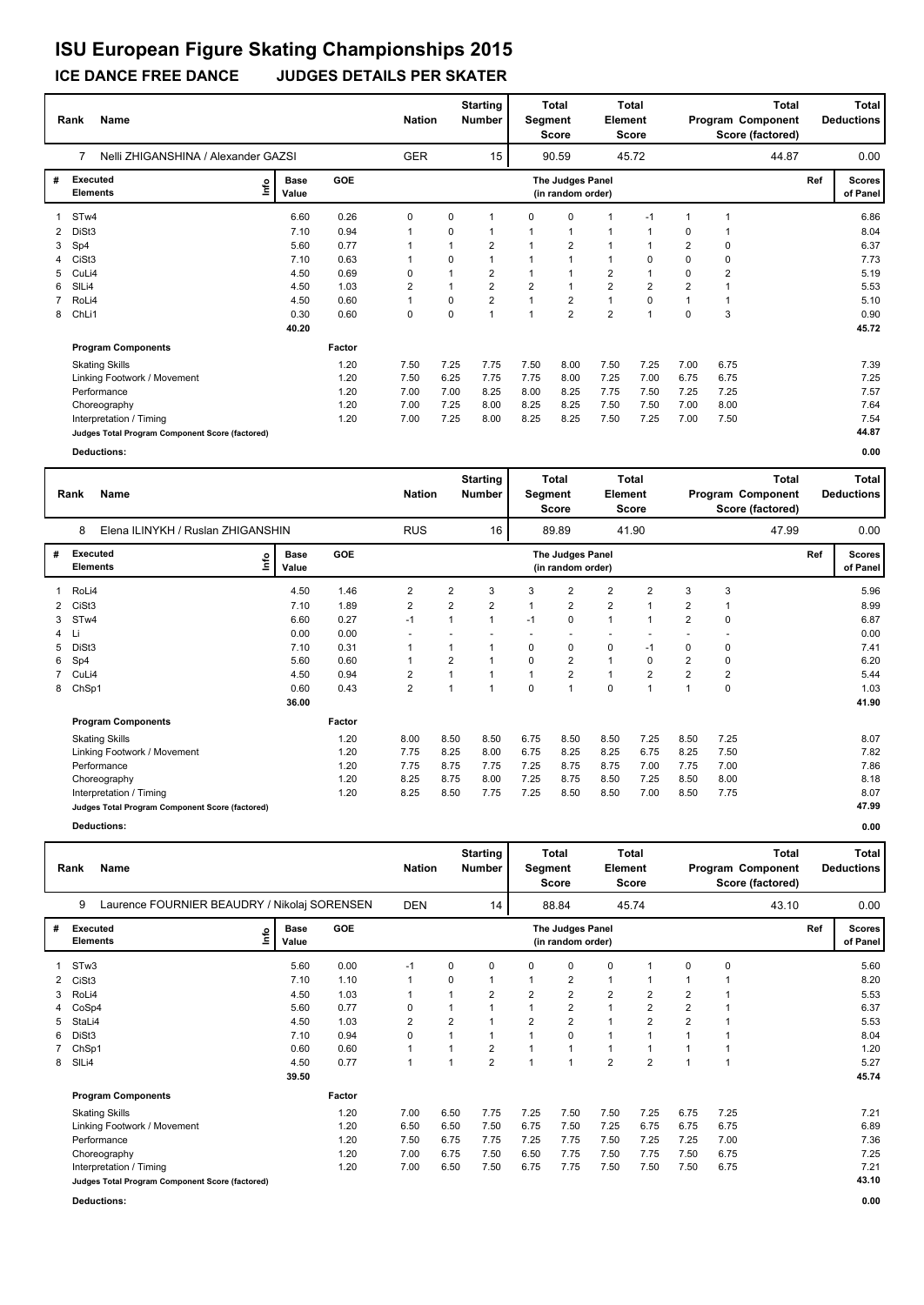### **ICE DANCE FREE DANCE JUDGES DETAILS PER SKATER ISU European Figure Skating Championships 2015**

#### **Rank Name Total Nation** Number | Segment Element Program Component Deductions **Total Segment Score Total Element Score Total Score (factored) Starting Number** Federica TESTA / Lukas CSOLLEY SVK 20 87.66 45.13 **# Executed Elements Base Value GOE Scores The Judges Panel of Panel** 1 7.10 0.79 1 0 0 1 1 1 1 0 2 **Ref**  7.89 10 **(in random order)** 43.53 MiSt3 **Info** 20 87.66 45.13 43.53 -1.00 2 CuLi4 4.50 0.77 1 1 1 2 1 2 3 1 1 5.27 3 STw4 6.60 1.03 2 2 2 1 2 1 2 1 2 7.63 4 CoSp4 5.60 0.69 1 1 0 0 2 1 1 2 2 6.29 5 CiSt3 7.10 0.79 1 0 0 0 1 1 1 1 1 7.89 6 SlLi2 3.00 0.43 0 0 0 0 2 2 1 1 1 3.43 7 ChSp1 0.60 0.86 2 1 0 1 2 2 1 2 1 1.46 8 RoLi4 4.50 0.77 1 1 1 1 2 2 1 1 2 5.27  **39.00 Program Components**  Skating Skills 7.50 6.75 7.25 7.00 7.25 7.75 7.25 7.00 7.50 **Factor** 1.20 7.50 6.75 7.25 7.00 7.25 7.75 7.25 7.00 7.50 7.25 7.25  **45.13** Linking Footwork / Movement 1.20 1.20 7.50 6.75 7.00 6.50 7.00 7.50 7.25 6.75 7.25 7.07 7.50 7.25 7.25 7.39 Performance 1.20 8.00 7.00 7.50 7.00 7.25 7.75 7.50 7.00 7.75 7.39 Choreography 1.20 7.50 7.25 7.25 7.25 7.25 7.50 7.50 7.25 7.50 7.36 Interpretation / Timing 1.20 7.25 7.00 7.00 7.25 7.25 7.75 7.25 7.00 7.50 7.21 **Judges Total Program Component Score (factored) 43.53 Deductions:** Extended lifts: -1.00 **-1.00**

| Rank                 | <b>Name</b>                                     |                      |            | <b>Nation</b> |                | <b>Starting</b><br>Number | Segment        | Total<br><b>Score</b>                 | Element        | <b>Total</b><br><b>Score</b> |                |          | <b>Total</b><br>Program Component<br>Score (factored) |     | <b>Total</b><br><b>Deductions</b> |
|----------------------|-------------------------------------------------|----------------------|------------|---------------|----------------|---------------------------|----------------|---------------------------------------|----------------|------------------------------|----------------|----------|-------------------------------------------------------|-----|-----------------------------------|
| 11                   | Alexandra NAZAROVA / Maxim NIKITIN              |                      |            | <b>UKR</b>    |                | 8                         |                | 84.36                                 |                | 41.49                        |                |          | 42.87                                                 |     | 0.00                              |
| #                    | <b>Executed</b><br>١nfo<br><b>Elements</b>      | <b>Base</b><br>Value | <b>GOE</b> |               |                |                           |                | The Judges Panel<br>(in random order) |                |                              |                |          |                                                       | Ref | <b>Scores</b><br>of Panel         |
|                      | CiSt <sub>2</sub>                               | 5.60                 | 1.10       |               |                | $\overline{2}$            |                |                                       |                |                              |                |          |                                                       |     | 6.70                              |
| STw4<br>$\mathbf{2}$ |                                                 | 6.60                 | 0.51       | 0             |                |                           | $\Omega$       |                                       |                |                              |                |          |                                                       |     | 7.11                              |
| 3                    | RoLi3                                           | 4.00                 | 0.77       |               | 2              |                           | 2              |                                       |                |                              |                | 2        |                                                       |     | 4.77                              |
| 4                    | CuLi4                                           | 4.50                 | 1.03       |               |                | $\overline{2}$            | 3              | $\overline{2}$                        | 3              |                              | $\overline{2}$ | $\Omega$ |                                                       |     | 5.53                              |
| Sp4<br>5             |                                                 | 5.60                 | 0.60       | 0             |                | $\overline{2}$            |                |                                       |                |                              |                |          |                                                       |     | 6.20                              |
| 6                    | ChSp1                                           | 0.60                 | 0.77       |               |                | $\overline{ }$            | $\Omega$       |                                       | $\overline{2}$ | $\overline{2}$               | 3              |          |                                                       |     | 1.37                              |
| SILi4                |                                                 | 4.50                 | 0.94       |               |                | 3                         | $\overline{2}$ | $\overline{2}$                        | $\mathbf{1}$   | $\mathbf 0$                  | 3              |          |                                                       |     | 5.44                              |
| DiSt1<br>8           |                                                 | 4.10                 | 0.27       | 0             | $\overline{1}$ | $\Omega$                  |                |                                       | $-1$           | 1                            | $-1$           |          |                                                       |     | 4.37                              |
|                      |                                                 | 35.50                |            |               |                |                           |                |                                       |                |                              |                |          |                                                       |     | 41.49                             |
|                      | <b>Program Components</b>                       |                      | Factor     |               |                |                           |                |                                       |                |                              |                |          |                                                       |     |                                   |
|                      | <b>Skating Skills</b>                           |                      | 1.20       | 7.25          | 7.00           | 7.00                      | 6.75           | 7.25                                  | 6.75           | 7.25                         | 7.00           | 7.00     |                                                       |     | 7.04                              |
|                      | Linking Footwork / Movement                     |                      | 1.20       | 7.00          | 7.00           | 7.25                      | 6.50           | 7.00                                  | 6.50           | 7.00                         | 6.50           | 6.75     |                                                       |     | 6.82                              |
|                      | Performance                                     |                      | 1.20       | 7.25          | 7.50           | 7.25                      | 6.75           | 7.25                                  | 7.50           | 7.00                         | 7.00           | 7.00     |                                                       |     | 7.18                              |
|                      | Choreography                                    |                      | 1.20       | 7.50          | 7.50           | 7.50                      | 7.00           | 7.25                                  | 7.50           | 7.50                         | 7.50           | 7.25     |                                                       |     | 7.43                              |
|                      | Interpretation / Timing                         |                      | 1.20       | 7.25          | 7.25           | 7.25                      | 7.25           | 7.00                                  | 7.50           | 7.50                         | 7.25           | 7.00     |                                                       |     | 7.25                              |
|                      | Judges Total Program Component Score (factored) |                      |            |               |                |                           |                |                                       |                |                              |                |          |                                                       |     | 42.87                             |

**Deductions: 0.00**

|   | <b>Name</b><br>Rank                             |      |                      |            | <b>Nation</b>  |      | <b>Starting</b><br><b>Number</b> |      | Total<br>Segment<br><b>Score</b>      | <b>Element</b> | Total<br><b>Score</b> |                |                | <b>Total</b><br>Program Component<br>Score (factored) |     | Total<br><b>Deductions</b> |
|---|-------------------------------------------------|------|----------------------|------------|----------------|------|----------------------------------|------|---------------------------------------|----------------|-----------------------|----------------|----------------|-------------------------------------------------------|-----|----------------------------|
|   | Alisa AGAFONOVA / Alper UCAR<br>12              |      |                      |            | <b>TUR</b>     |      | 10 <sup>°</sup>                  |      | 84.20                                 |                | 45.17                 |                |                | 39.03                                                 |     | 0.00                       |
| # | <b>Executed</b><br><b>Elements</b>              | Life | <b>Base</b><br>Value | <b>GOE</b> |                |      |                                  |      | The Judges Panel<br>(in random order) |                |                       |                |                |                                                       | Ref | <b>Scores</b><br>of Panel  |
|   | SILi4                                           |      | 4.50                 | 0.69       | 1              |      | 1                                |      | $\mathbf 1$                           | 1              |                       | $\overline{2}$ | $\overline{2}$ |                                                       |     | 5.19                       |
| 2 | CiSt <sub>3</sub>                               |      | 7.10                 | 0.31       | 1              | 0    | 0                                | 0    | 0                                     | $\mathbf{1}$   | $\Omega$              | 0              |                |                                                       |     | 7.41                       |
| 3 | CuLi4                                           |      | 4.50                 | 0.60       | $\overline{2}$ |      |                                  |      | 1                                     | $\mathbf{1}$   | 0                     |                |                |                                                       |     | 5.10                       |
|   | CoSp4                                           |      | 5.60                 | 0.51       |                | 0    | 1                                |      | $\mathbf{1}$                          | $\mathbf{1}$   |                       | 0              | $\mathbf 1$    |                                                       |     | 6.11                       |
| 5 | ST <sub>w</sub> 4                               |      | 6.60                 | 0.69       |                |      | 1                                | 1    | 1                                     | $\overline{2}$ |                       | $\overline{2}$ | $\overline{1}$ |                                                       |     | 7.29                       |
| 6 | DiSt <sub>3</sub>                               |      | 7.10                 | 1.10       |                |      | 0                                |      | 1                                     | $\mathbf{1}$   |                       |                |                |                                                       |     | 8.20                       |
|   | RoLi4                                           |      | 4.50                 | 0.60       | 1              |      | $\mathbf{1}$                     | 1    | $\mathbf{1}$                          | $\mathbf{1}$   |                       | $\overline{1}$ | $\overline{1}$ |                                                       |     | 5.10                       |
| 8 | ChSp1                                           |      | 0.60                 | 0.17       | $\mathbf{1}$   | 0    | $\mathbf 0$                      | 1    | $\mathbf 0$                           | $\mathbf 0$    | $-1$                  | 0              | $\overline{1}$ |                                                       |     | 0.77                       |
|   |                                                 |      | 40.50                |            |                |      |                                  |      |                                       |                |                       |                |                |                                                       |     | 45.17                      |
|   | <b>Program Components</b>                       |      |                      | Factor     |                |      |                                  |      |                                       |                |                       |                |                |                                                       |     |                            |
|   | <b>Skating Skills</b>                           |      |                      | 1.20       | 7.00           | 6.00 | 6.25                             | 6.00 | 7.00                                  | 6.75           | 6.25                  | 6.25           | 6.75           |                                                       |     | 6.46                       |
|   | Linking Footwork / Movement                     |      |                      | 1.20       | 7.00           | 6.00 | 6.00                             | 5.75 | 6.75                                  | 6.50           | 6.00                  | 6.25           | 6.75           |                                                       |     | 6.32                       |
|   | Performance                                     |      |                      | 1.20       | 7.25           | 6.50 | 6.25                             | 6.25 | 7.25                                  | 6.75           | 6.25                  | 6.50           | 7.00           |                                                       |     | 6.64                       |
|   | Choreography                                    |      |                      | 1.20       | 7.25           | 6.00 | 6.50                             | 6.00 | 7.25                                  | 6.50           | 6.00                  | 6.50           | 7.00           |                                                       |     | 6.54                       |
|   | Interpretation / Timing                         |      |                      | 1.20       | 7.00           | 6.50 | 6.25                             | 5.75 | 7.25                                  | 7.00           | 6.00                  | 6.25           | 7.00           |                                                       |     | 6.57                       |
|   | Judges Total Program Component Score (factored) |      |                      |            |                |      |                                  |      |                                       |                |                       |                |                |                                                       |     | 39.03                      |
|   | <b>Deductions:</b>                              |      |                      |            |                |      |                                  |      |                                       |                |                       |                |                |                                                       |     | 0.00                       |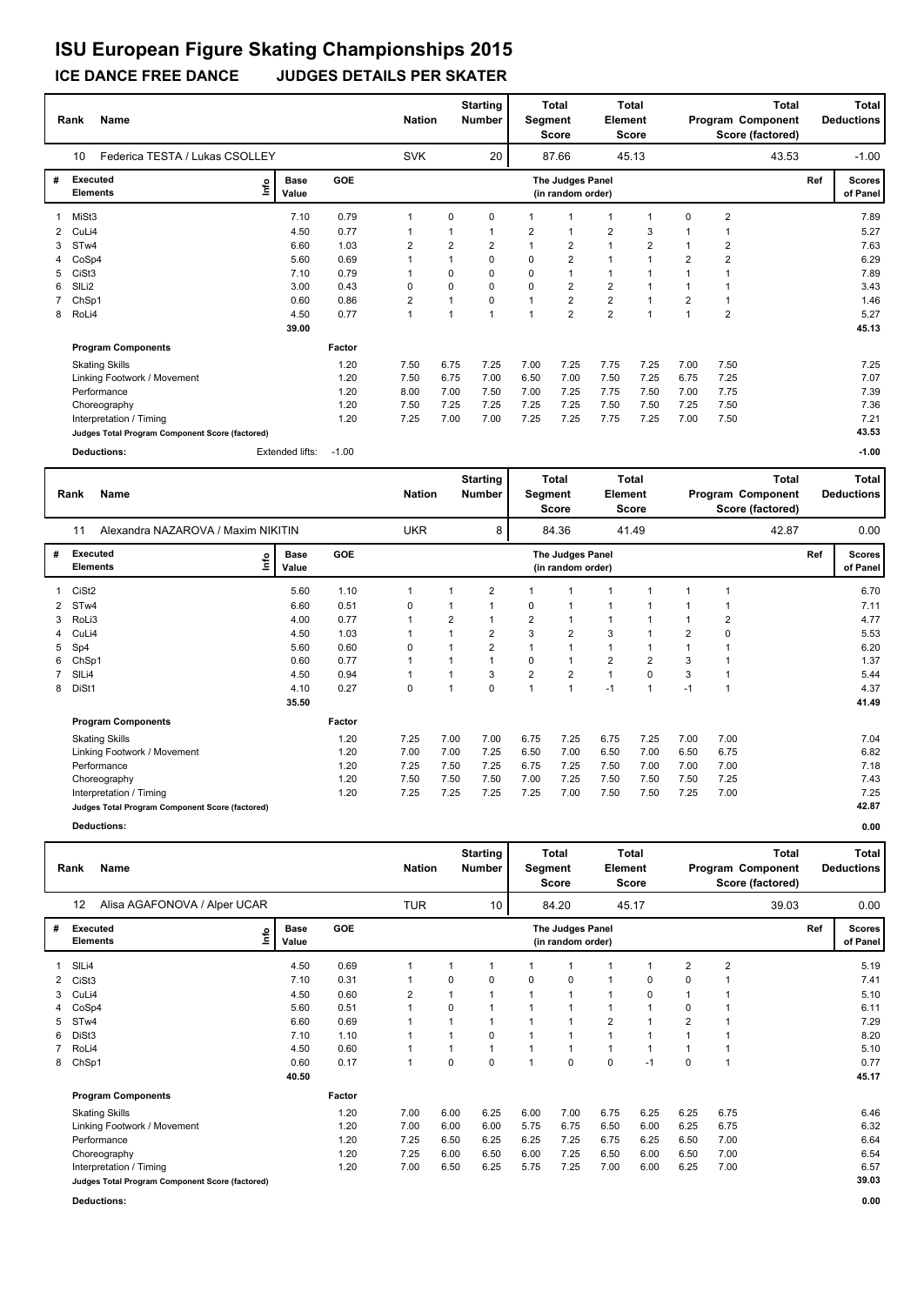## **ICE DANCE FREE DANCE JUDGES DETAILS PER SKATER**

|    | <b>Name</b><br>Rank                             |                              |            | <b>Nation</b> |                | <b>Starting</b><br><b>Number</b> | Segment        | <b>Total</b><br>Score                 | Element      | <b>Total</b><br>Score |                |                | <b>Total</b><br>Program Component<br>Score (factored) |     | Total<br><b>Deductions</b> |
|----|-------------------------------------------------|------------------------------|------------|---------------|----------------|----------------------------------|----------------|---------------------------------------|--------------|-----------------------|----------------|----------------|-------------------------------------------------------|-----|----------------------------|
|    | 13<br>Irina SHTORK / Taavi RAND                 |                              |            | <b>EST</b>    |                | 9                                |                | 80.17                                 |              | 43.45                 |                |                | 37.72                                                 |     | $-1.00$                    |
| #  | Executed<br><b>Elements</b>                     | <b>Base</b><br>١nf٥<br>Value | <b>GOE</b> |               |                |                                  |                | The Judges Panel<br>(in random order) |              |                       |                |                |                                                       | Ref | <b>Scores</b><br>of Panel  |
|    | 1 Sp4                                           | 5.60                         | 0.60       | 0             | $\overline{2}$ |                                  |                |                                       |              |                       |                |                |                                                       |     | 6.20                       |
| 2  | CiSt3                                           | 7.10                         | 0.63       | 1             | 2              |                                  | 0              | $\mathbf 1$                           | 0            | 0                     | 0              |                |                                                       |     | 7.73                       |
| 3  | STw4                                            | 6.60                         | 0.00       | 0             | 0              | 0                                | 0              | 0                                     | $\mathbf 0$  | 0                     |                | 0              |                                                       |     | 6.60                       |
|    | SILi4+RoLi4                                     | 9.00                         | 1.54       | 1             | $\overline{2}$ | $\overline{2}$                   |                | $\mathbf{1}$                          | $\mathbf{1}$ | 1                     | $\overline{2}$ |                |                                                       |     | 10.54                      |
| 5. | DiSt3                                           | 7.10                         | 0.16       | 1             |                | $-1$                             | 0              | 0                                     | 0            | 0                     | 0              | 0              |                                                       |     | 7.26                       |
|    | 6 CuLi3                                         | 4.00                         | 0.09       | 1             | 2              | 0                                | 0              | 0                                     | 0            | 0                     | 0              | 0              |                                                       |     | 4.09                       |
|    | 7 ChSp1                                         | 0.60                         | 0.43       | $-1$          | $\overline{2}$ | 1                                | $\overline{1}$ | $\mathbf 0$                           | $\mathbf 0$  | $\Omega$              | $\overline{2}$ | $\overline{1}$ |                                                       |     | 1.03                       |
|    |                                                 | 40.00                        |            |               |                |                                  |                |                                       |              |                       |                |                |                                                       |     | 43.45                      |
|    | <b>Program Components</b>                       |                              | Factor     |               |                |                                  |                |                                       |              |                       |                |                |                                                       |     |                            |
|    | <b>Skating Skills</b>                           |                              | 1.20       | 6.75          | 6.25           | 6.50                             | 6.00           | 6.00                                  | 5.75         | 5.75                  | 6.75           | 6.50           |                                                       |     | 6.25                       |
|    | Linking Footwork / Movement                     |                              | 1.20       | 6.50          | 6.25           | 5.75                             | 6.00           | 5.75                                  | 5.50         | 5.25                  | 6.50           | 6.25           |                                                       |     | 6.00                       |
|    | Performance                                     |                              | 1.20       | 6.75          | 6.75           | 6.75                             | 6.25           | 6.00                                  | 6.00         | 5.75                  | 7.00           | 6.50           |                                                       |     | 6.43                       |
|    | Choreography                                    |                              | 1.20       | 6.75          | 7.50           | 6.25                             | 6.00           | 6.25                                  | 6.25         | 5.50                  | 6.25           | 6.75           |                                                       |     | 6.36                       |
|    | Interpretation / Timing                         |                              | 1.20       | 6.75          | 7.75           | 6.50                             | 6.00           | 6.25                                  | 6.00         | 5.50                  | 6.75           | 6.50           |                                                       |     | 6.39                       |
|    | Judges Total Program Component Score (factored) |                              |            |               |                |                                  |                |                                       |              |                       |                |                |                                                       |     | 37.72                      |
|    | Deductions:                                     | Extended lifts:              | $-1.00$    |               |                |                                  |                |                                       |              |                       |                |                |                                                       |     | $-1.00$                    |

| <b>Name</b><br>Rank |                                                 |                              |            |                | <b>Starting</b><br><b>Nation</b><br><b>Number</b> |                |                | <b>Total</b><br>Total<br>Segment<br>Element<br><b>Score</b><br><b>Score</b> |                |       | Total<br>Program Component<br>Score (factored) |      |       |     | <b>Total</b><br><b>Deductions</b> |  |
|---------------------|-------------------------------------------------|------------------------------|------------|----------------|---------------------------------------------------|----------------|----------------|-----------------------------------------------------------------------------|----------------|-------|------------------------------------------------|------|-------|-----|-----------------------------------|--|
|                     | Natalia KALISZEK / Maksim SPODIREV<br>14        |                              |            | <b>POL</b>     |                                                   | $\overline{7}$ |                | 79.44                                                                       |                | 40.01 |                                                |      | 39.43 |     | 0.00                              |  |
| #                   | Executed<br><b>Elements</b>                     | <b>Base</b><br>١nf٥<br>Value | <b>GOE</b> |                |                                                   |                |                | The Judges Panel<br>(in random order)                                       |                |       |                                                |      |       | Ref | <b>Scores</b><br>of Panel         |  |
| 1                   | SILi4                                           | 4.50                         | 0.94       | $\overline{2}$ | $\overline{\mathbf{c}}$                           |                |                | $\overline{2}$                                                              | $\overline{2}$ |       | $\overline{2}$                                 |      |       |     | 5.44                              |  |
| $\overline{2}$      | STw4                                            | 6.60                         | 0.51       |                | 0                                                 |                |                |                                                                             |                |       |                                                | $-1$ |       |     | 7.11                              |  |
| 3                   | StaLi3                                          | 4.00                         | 1.03       | 3              | $\overline{2}$                                    |                | 2              | $\overline{\mathbf{c}}$                                                     | $\overline{2}$ | 2     |                                                |      |       |     | 5.03                              |  |
|                     | 4 SeSt2                                         | 5.60                         | 0.79       |                | 1                                                 |                |                | 0                                                                           |                | 0     |                                                | 0    |       |     | 6.39                              |  |
| 5                   | Sp3                                             | 4.60                         | $-0.43$    | $-1$           | $-1$                                              | $-1$           | $\Omega$       | $-1$                                                                        | $-1$           | 0     | $-1$                                           | $-1$ |       |     | 4.17                              |  |
| 6                   | MiSt <sub>2</sub>                               | 5.60                         | 0.31       |                | $\overline{2}$                                    | 0              |                | 0                                                                           | 0              | 0     | 0                                              | 0    |       |     | 5.91                              |  |
|                     | RoLi4                                           | 4.50                         | 0.69       |                | $\overline{2}$                                    |                | $\overline{2}$ | 0                                                                           | 1              |       |                                                |      |       |     | 5.19                              |  |
|                     | 8 ChSp1                                         | 0.60                         | 0.17       | 0              | 0                                                 |                | 1              | 0                                                                           | 0              |       | $\Omega$                                       | $-1$ |       |     | 0.77                              |  |
|                     |                                                 | 36.00                        |            |                |                                                   |                |                |                                                                             |                |       |                                                |      |       |     | 40.01                             |  |
|                     | <b>Program Components</b>                       |                              | Factor     |                |                                                   |                |                |                                                                             |                |       |                                                |      |       |     |                                   |  |
|                     | <b>Skating Skills</b>                           |                              | 1.20       | 6.50           | 6.00                                              | 6.25           | 7.00           | 6.50                                                                        | 6.50           | 6.75  | 6.75                                           | 6.25 |       |     | 6.50                              |  |
|                     | Linking Footwork / Movement                     |                              | 1.20       | 6.25           | 6.50                                              | 6.00           | 6.75           | 6.00                                                                        | 6.50           | 6.50  | 6.50                                           | 6.00 |       |     | 6.32                              |  |
|                     | Performance                                     |                              | 1.20       | 6.75           | 6.50                                              | 6.00           | 7.00           | 6.50                                                                        | 6.75           | 6.75  | 7.00                                           | 6.00 |       |     | 6.61                              |  |
|                     | Choreography                                    |                              | 1.20       | 6.75           | 7.00                                              | 6.25           | 7.00           | 6.75                                                                        | 6.50           | 7.00  | 7.00                                           | 6.50 |       |     | 6.79                              |  |
|                     | Interpretation / Timing                         |                              | 1.20       | 6.50           | 7.00                                              | 6.00           | 7.00           | 6.75                                                                        | 6.75           | 6.75  | 6.75                                           | 6.00 |       |     | 6.64                              |  |
|                     | Judges Total Program Component Score (factored) |                              |            |                |                                                   |                |                |                                                                             |                |       |                                                |      |       |     | 39.43                             |  |

**Deductions: 0.00**

|   | Name<br>Rank                                    |     |                      |            | <b>Nation</b>  |                | <b>Starting</b><br><b>Number</b> |                | Total<br>Segment<br><b>Score</b>      | Element                 | Total<br>Score |      | <b>Total</b><br>Program Component<br>Score (factored) |       |     | Total<br><b>Deductions</b> |
|---|-------------------------------------------------|-----|----------------------|------------|----------------|----------------|----------------------------------|----------------|---------------------------------------|-------------------------|----------------|------|-------------------------------------------------------|-------|-----|----------------------------|
|   | Cortney MANSOUR / Michal CESKA<br>15            |     |                      |            | CZE            |                | 5                                |                | 77.18                                 |                         | 40.42          |      |                                                       | 36.76 |     | 0.00                       |
| # | Executed<br><b>Elements</b>                     | ١m٥ | <b>Base</b><br>Value | <b>GOE</b> |                |                |                                  |                | The Judges Panel<br>(in random order) |                         |                |      |                                                       |       | Ref | <b>Scores</b><br>of Panel  |
|   | 1 Sp4                                           |     | 5.60                 | 0.60       | 0              | 1              |                                  |                |                                       |                         | 1              | 2    |                                                       |       |     | 6.20                       |
|   | 2 ChSp1                                         |     | 0.60                 | 1.03       | $\overline{2}$ | $\overline{2}$ | $\overline{2}$                   | $\overline{2}$ | $\overline{\mathbf{c}}$               | $\overline{\mathbf{c}}$ | 1              |      |                                                       |       |     | 1.63                       |
| 3 | MiSt2                                           |     | 5.60                 | 0.31       | $\mathbf{1}$   | 0              | 0                                |                | $-1$                                  | 0                       | 1              | 0    | 0                                                     |       |     | 5.91                       |
| 4 | CuLi4                                           |     | 4.50                 | 1.03       | $\overline{2}$ |                | $\overline{2}$                   | $\overline{2}$ | $\overline{2}$                        | $\overline{2}$          | $\overline{2}$ |      | 0                                                     |       |     | 5.53                       |
| 5 | RoLi4                                           |     | 4.50                 | 0.60       | 1              | 1              |                                  |                | 1                                     | $\overline{1}$          |                |      |                                                       |       |     | 5.10                       |
| 6 | ST <sub>w</sub> 3                               |     | 5.60                 | 0.26       | 0              | $-2$           | 0                                |                | 0                                     | 1                       | 1              | 0    | 1                                                     |       |     | 5.86                       |
|   | CiSt <sub>2</sub>                               |     | 5.60                 | 0.16       | 0              | $-1$           | 0                                |                | 0                                     | 0                       | 1              | 0    | 0                                                     |       |     | 5.76                       |
| 8 | SILi3                                           |     | 4.00                 | 0.43       | 1              | 0              | 0                                |                | 1                                     | $\overline{2}$          | $\mathbf 1$    |      | 0                                                     |       |     | 4.43                       |
|   |                                                 |     | 36.00                |            |                |                |                                  |                |                                       |                         |                |      |                                                       |       |     | 40.42                      |
|   | <b>Program Components</b>                       |     |                      | Factor     |                |                |                                  |                |                                       |                         |                |      |                                                       |       |     |                            |
|   | <b>Skating Skills</b>                           |     |                      | 1.20       | 6.25           | 5.50           | 6.25                             | 6.50           | 6.25                                  | 6.50                    | 6.25           | 6.50 | 5.00                                                  |       |     | 6.21                       |
|   | Linking Footwork / Movement                     |     |                      | 1.20       | 6.00           | 5.00           | 5.50                             | 6.25           | 6.00                                  | 6.00                    | 6.00           | 6.50 | 4.75                                                  |       |     | 5.82                       |
|   | Performance                                     |     |                      | 1.20       | 6.50           | 5.50           | 6.25                             | 6.50           | 6.50                                  | 6.50                    | 6.25           | 6.75 | 5.25                                                  |       |     | 6.29                       |
|   | Choreography                                    |     |                      | 1.20       | 6.75           | 5.25           | 6.50                             | 6.50           | 6.00                                  | 6.25                    | 6.25           | 6.75 | 5.50                                                  |       |     | 6.25                       |
|   | Interpretation / Timing                         |     |                      | 1.20       | 6.25           | 5.25           | 6.25                             | 6.25           | 6.25                                  | 6.25                    | 6.00           | 6.50 | 5.25                                                  |       |     | 6.07                       |
|   | Judges Total Program Component Score (factored) |     |                      |            |                |                |                                  |                |                                       |                         |                |      |                                                       |       |     | 36.76                      |

**Deductions: 0.00**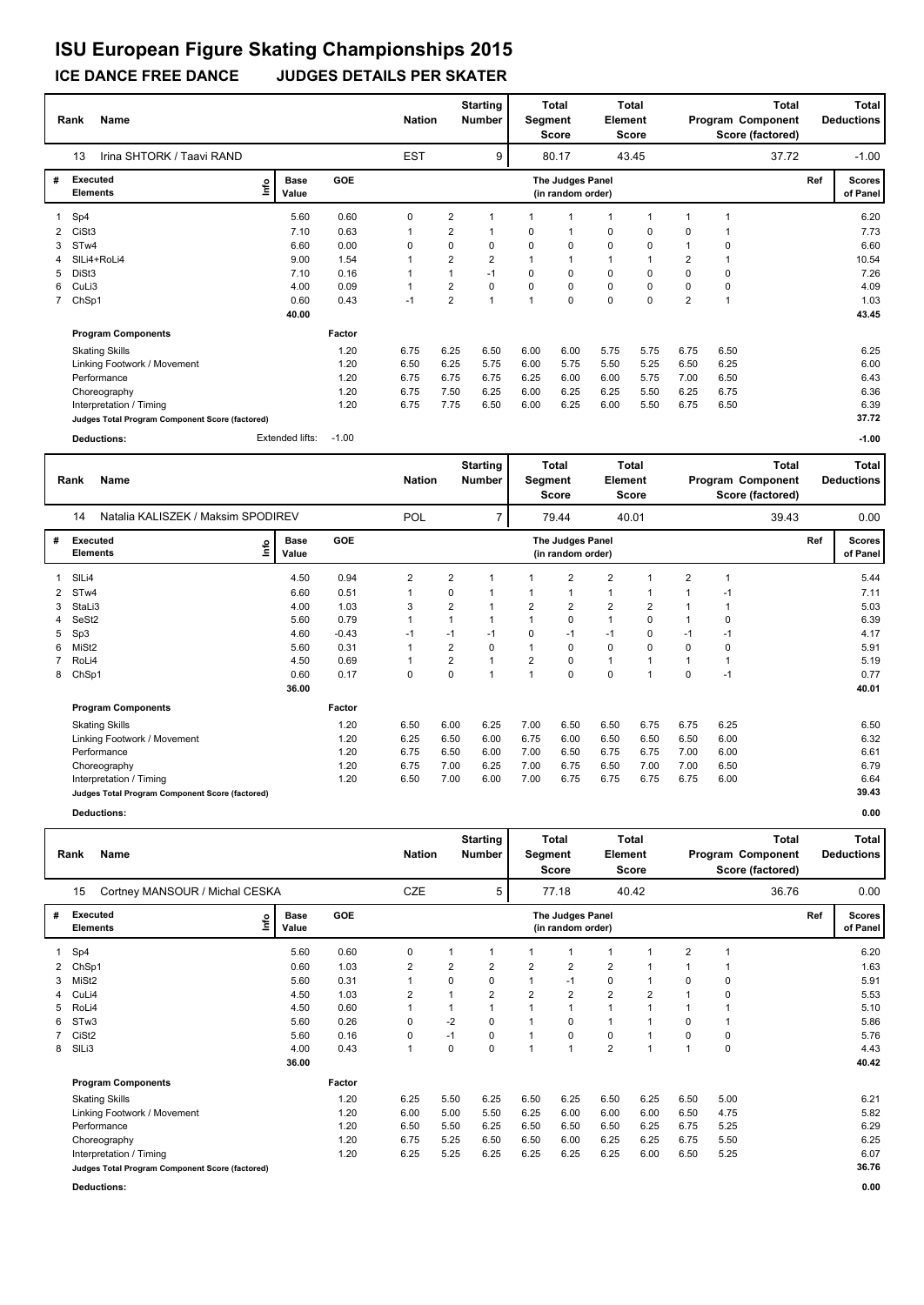### **ICE DANCE FREE DANCE JUDGES DETAILS PER SKATER**

|              | <b>Name</b><br>Rank                             |      |                      |            |            | <b>Starting</b><br><b>Nation</b><br><b>Number</b> |                |                |                                       | <b>Total</b><br><b>Total</b><br>Segment<br>Element<br><b>Score</b><br><b>Score</b> |                |                | Program Component<br>Score (factored) |       | Total<br><b>Deductions</b> |                           |
|--------------|-------------------------------------------------|------|----------------------|------------|------------|---------------------------------------------------|----------------|----------------|---------------------------------------|------------------------------------------------------------------------------------|----------------|----------------|---------------------------------------|-------|----------------------------|---------------------------|
|              | Carolina MOSCHENI / Adam LUKACS<br>16           |      |                      |            | <b>HUN</b> |                                                   | $\overline{2}$ |                | 75.99                                 |                                                                                    | 38.79          |                |                                       | 37.20 |                            | 0.00                      |
| #            | Executed<br><b>Elements</b>                     | ١nf٥ | <b>Base</b><br>Value | <b>GOE</b> |            |                                                   |                |                | The Judges Panel<br>(in random order) |                                                                                    |                |                |                                       |       | Ref                        | <b>Scores</b><br>of Panel |
|              | SIL <sub>i4</sub>                               |      | 4.50                 | 0.77       | 1          |                                                   | 1              | $\overline{2}$ | -1                                    | $\overline{2}$                                                                     |                | $\overline{2}$ |                                       |       |                            | 5.27                      |
| $\mathbf{2}$ | STw1                                            |      | 3.10                 | $-0.64$    | $-2$       | $-1$                                              | $-2$           | $-2$           | $-2$                                  | $-2$                                                                               | $-1$           | $-2$           | $-2$                                  |       |                            | 2.46                      |
| 3            | CuLi3                                           |      | 4.00                 | 0.43       | 1          | 0                                                 | 0              | $\mathbf{1}$   | $\mathbf{1}$                          | 1                                                                                  |                | $\mathbf{1}$   | $-2$                                  |       |                            | 4.43                      |
| 4            | Sp4                                             |      | 5.60                 | 0.60       |            |                                                   | 0              |                |                                       |                                                                                    |                | $\overline{2}$ |                                       |       |                            | 6.20                      |
|              | ChSp1                                           |      | 0.60                 | 0.51       |            |                                                   | 0              |                | 0                                     |                                                                                    |                |                |                                       |       |                            | 1.11                      |
| 6            | SeSt2                                           |      | 5.60                 | 0.16       | 0          | 0                                                 |                | 0              | $\mathbf 0$                           |                                                                                    | $\mathbf 0$    | $\Omega$       | 0                                     |       |                            | 5.76                      |
|              | DiSt3                                           |      | 7.10                 | 1.10       | 1          |                                                   |                |                | $\overline{1}$                        | $\overline{1}$                                                                     | $-1$           |                |                                       |       |                            | 8.20                      |
|              | 8 RoLi4                                         |      | 4.50                 | 0.86       | 2          | $\overline{2}$                                    | 1              | $\overline{2}$ | $\overline{1}$                        | $\mathbf{1}$                                                                       | $\overline{1}$ | $\overline{2}$ |                                       |       |                            | 5.36                      |
|              |                                                 |      | 35.00                |            |            |                                                   |                |                |                                       |                                                                                    |                |                |                                       |       |                            | 38.79                     |
|              | <b>Program Components</b>                       |      |                      | Factor     |            |                                                   |                |                |                                       |                                                                                    |                |                |                                       |       |                            |                           |
|              | <b>Skating Skills</b>                           |      |                      | 1.20       | 6.50       | 4.75                                              | 6.25           | 6.75           | 6.00                                  | 6.75                                                                               | 5.50           | 6.25           | 6.25                                  |       |                            | 6.21                      |
|              | Linking Footwork / Movement                     |      |                      | 1.20       | 6.00       | 4.75                                              | 6.50           | 6.50           | 6.25                                  | 6.25                                                                               | 5.00           | 6.00           | 6.00                                  |       |                            | 6.00                      |
|              | Performance                                     |      |                      | 1.20       | 6.50       | 5.00                                              | 6.75           | 6.50           | 6.00                                  | 6.75                                                                               | 5.25           | 6.50           | 6.50                                  |       |                            | 6.29                      |
|              | Choreography                                    |      |                      | 1.20       | 6.25       | 5.25                                              | 6.50           | 6.75           | 6.25                                  | 7.00                                                                               | 5.50           | 6.50           | 6.50                                  |       |                            | 6.32                      |
|              | Interpretation / Timing                         |      |                      | 1.20       | 6.25       | 5.25                                              | 6.25           | 6.50           | 6.00                                  | 6.50                                                                               | 5.50           | 6.25           | 6.50                                  |       |                            | 6.18                      |
|              | Judges Total Program Component Score (factored) |      |                      |            |            |                                                   |                |                |                                       |                                                                                    |                |                |                                       |       |                            | 37.20                     |
|              | <b>Deductions:</b>                              |      |                      |            |            |                                                   |                |                |                                       |                                                                                    |                |                |                                       |       |                            | 0.00                      |

|   | <b>Name</b><br>Rank                             |                              |            | <b>Nation</b> |                | <b>Starting</b><br>Number | Segment        | Total<br><b>Score</b>                 | Element      | <b>Total</b><br><b>Score</b> |      |      | <b>Total</b><br>Program Component<br>Score (factored) |     | <b>Total</b><br><b>Deductions</b> |
|---|-------------------------------------------------|------------------------------|------------|---------------|----------------|---------------------------|----------------|---------------------------------------|--------------|------------------------------|------|------|-------------------------------------------------------|-----|-----------------------------------|
|   | Allison REED / Vasili ROGOV<br>17               |                              |            | <b>ISR</b>    |                |                           |                | 75.64                                 |              | 39.30                        |      |      | 36.34                                                 |     | 0.00                              |
| # | Executed<br><b>Elements</b>                     | <b>Base</b><br>١nfo<br>Value | <b>GOE</b> |               |                |                           |                | The Judges Panel<br>(in random order) |              |                              |      |      |                                                       | Ref | <b>Scores</b><br>of Panel         |
|   | STw4                                            | 6.60                         | 0.00       | 0             | 0              | 0                         |                | $\Omega$                              | 0            | 0                            | 0    | 0    |                                                       |     | 6.60                              |
|   | 2 CuLi4                                         | 4.50                         | 0.60       |               |                | 2                         | 2              |                                       | 0            |                              |      | 0    |                                                       |     | 5.10                              |
| 3 | CiSt <sub>2</sub>                               | 5.60                         | $-0.43$    | 0             | 0              | $-1$                      |                | $-1$                                  | 0            | $-1$                         | 0    | $-1$ |                                                       |     | 5.17                              |
|   | CoSp2                                           | 3.60                         | 0.26       | 0             | $\overline{1}$ | 1                         |                |                                       | 0            | 0                            | 0    | $-1$ |                                                       |     | 3.86                              |
| 5 | ChSp1                                           | 0.60                         | 0.51       |               |                | 1                         | 2              | $\Omega$                              |              | 0                            |      |      |                                                       |     | 1.11                              |
| 6 | SILi4                                           | 4.50                         | 0.51       |               |                | $\Omega$                  |                |                                       |              |                              |      | 0    |                                                       |     | 5.01                              |
|   | DiSt3                                           | 7.10                         | 0.16       | 0             | 0              | 0                         |                | 0                                     | $\mathbf 0$  | $-1$                         | 0    |      |                                                       |     | 7.26                              |
| 8 | RoLi4                                           | 4.50                         | 0.69       | 0             | $\overline{2}$ | $\mathbf{1}$              | $\overline{2}$ |                                       | $\mathbf{1}$ | 1                            |      |      |                                                       |     | 5.19                              |
|   |                                                 | 37.00                        |            |               |                |                           |                |                                       |              |                              |      |      |                                                       |     | 39.30                             |
|   | <b>Program Components</b>                       |                              | Factor     |               |                |                           |                |                                       |              |                              |      |      |                                                       |     |                                   |
|   | <b>Skating Skills</b>                           |                              | 1.20       | 6.25          | 6.00           | 4.50                      | 6.75           | 6.75                                  | 6.50         | 5.25                         | 6.25 | 6.50 |                                                       |     | 6.21                              |
|   | Linking Footwork / Movement                     |                              | 1.20       | 5.75          | 6.00           | 4.25                      | 6.50           | 6.50                                  | 6.50         | 4.75                         | 5.75 | 6.00 |                                                       |     | 5.89                              |
|   | Performance                                     |                              | 1.20       | 6.25          | 6.25           | 4.75                      | 6.75           | 7.00                                  | 5.75         | 5.50                         | 6.00 | 6.50 |                                                       |     | 6.14                              |
|   | Choreography                                    |                              | 1.20       | 6.00          | 6.25           | 5.00                      | 7.00           | 6.75                                  | 6.25         | 5.25                         | 6.25 | 6.50 |                                                       |     | 6.18                              |
|   | Interpretation / Timing                         |                              | 1.20       | 5.75          | 6.25           | 4.50                      | 7.00           | 6.25                                  | 5.75         | 5.00                         | 6.00 | 6.00 |                                                       |     | 5.86                              |
|   | Judges Total Program Component Score (factored) |                              |            |               |                |                           |                |                                       |              |                              |      |      |                                                       |     | 36.34                             |

**Deductions: 0.00**

|   | Rank                               | <b>Name</b>                                     |      |                      |            | <b>Nation</b> |                | <b>Starting</b><br><b>Number</b> |          | <b>Total</b><br>Segment<br><b>Score</b> | Element      | <b>Total</b><br>Score |                |                | <b>Total</b><br>Program Component<br>Score (factored) |     | Total<br><b>Deductions</b> |
|---|------------------------------------|-------------------------------------------------|------|----------------------|------------|---------------|----------------|----------------------------------|----------|-----------------------------------------|--------------|-----------------------|----------------|----------------|-------------------------------------------------------|-----|----------------------------|
|   | 18                                 | Barbora SILNA / Juri KURAKIN                    |      |                      |            | <b>AUT</b>    |                | 4                                |          | 75.19                                   |              | 40.21                 |                |                | 35.98                                                 |     | $-1.00$                    |
| # | <b>Executed</b><br><b>Elements</b> |                                                 | ١nfo | <b>Base</b><br>Value | <b>GOE</b> |               |                |                                  |          | The Judges Panel<br>(in random order)   |              |                       |                |                |                                                       | Ref | <b>Scores</b><br>of Panel  |
|   | SILi4                              |                                                 |      | 4.50                 | 0.69       | 0             | $\overline{2}$ | 1                                | 0        |                                         |              |                       | $\overline{2}$ | $\overline{2}$ |                                                       |     | 5.19                       |
| 2 | CiSt3                              |                                                 |      | 7.10                 | 0.94       |               |                | 0                                | $\Omega$ | -1                                      |              |                       |                |                |                                                       |     | 8.04                       |
| 3 | ST <sub>w</sub> 4                  |                                                 |      | 6.60                 | 0.60       |               |                | $-1$                             | 1        | $\mathbf{1}$                            |              |                       |                |                |                                                       |     | 7.20                       |
| 4 | Sp <sub>2</sub>                    |                                                 |      | 3.60                 | $-0.07$    | 0             |                | 0                                | $-1$     | 0                                       | 0            | 0                     | 0              | $-1$           |                                                       |     | 3.53                       |
| 5 | DiSt <sub>2</sub>                  |                                                 |      | 5.60                 | 0.00       | $\Omega$      | $\Omega$       | 1                                | 0        | 0                                       | 0            | $\Omega$              | $\Omega$       | 0              |                                                       |     | 5.60                       |
| 6 | CuLi4                              |                                                 |      | 4.50                 | 0.69       | 1             |                | 0                                | 2        | $\mathbf{1}$                            | $\mathbf{1}$ | 2                     |                |                |                                                       |     | 5.19                       |
|   | ChSp1                              |                                                 |      | 0.60                 | 0.26       | 0             |                | 0                                | $-1$     | $\mathbf{1}$                            | 1            | 0                     | $\mathbf 0$    | 1              |                                                       |     | 0.86                       |
| 8 | RoLi3                              |                                                 |      | 4.00                 | 0.60       | $\mathbf{1}$  | -1             | $\mathbf{1}$                     | 0        | $\mathbf{1}$                            | $\mathbf{1}$ | $\overline{1}$        | 1              | $\overline{2}$ |                                                       |     | 4.60                       |
|   |                                    |                                                 |      | 36.50                |            |               |                |                                  |          |                                         |              |                       |                |                |                                                       |     | 40.21                      |
|   |                                    | <b>Program Components</b>                       |      |                      | Factor     |               |                |                                  |          |                                         |              |                       |                |                |                                                       |     |                            |
|   |                                    | <b>Skating Skills</b>                           |      |                      | 1.20       | 6.25          | 6.50           | 4.75                             | 6.00     | 6.25                                    | 5.75         | 6.00                  | 6.00           | 6.00           |                                                       |     | 6.04                       |
|   |                                    | Linking Footwork / Movement                     |      |                      | 1.20       | 5.50          | 6.50           | 4.50                             | 6.00     | 6.00                                    | 5.75         | 5.75                  | 5.25           | 6.00           |                                                       |     | 5.75                       |
|   | Performance                        |                                                 |      |                      | 1.20       | 6.25          | 6.75           | 5.00                             | 6.25     | 6.25                                    | 6.00         | 5.75                  | 6.00           | 5.75           |                                                       |     | 6.04                       |
|   |                                    | Choreography                                    |      |                      | 1.20       | 5.50          | 6.75           | 5.00                             | 6.25     | 6.00                                    | 6.25         | 6.25                  | 6.25           | 5.75           |                                                       |     | 6.04                       |
|   |                                    | Interpretation / Timing                         |      |                      | 1.20       | 5.75          | 6.50           | 5.25                             | 6.25     | 6.00                                    | 5.75         | 6.25                  | 6.25           | 6.50           |                                                       |     | 6.11                       |
|   |                                    | Judges Total Program Component Score (factored) |      |                      |            |               |                |                                  |          |                                         |              |                       |                |                |                                                       |     | 35.98                      |
|   | <b>Deductions:</b>                 |                                                 |      | Extended lifts:      | $-1.00$    |               |                |                                  |          |                                         |              |                       |                |                |                                                       |     | $-1.00$                    |